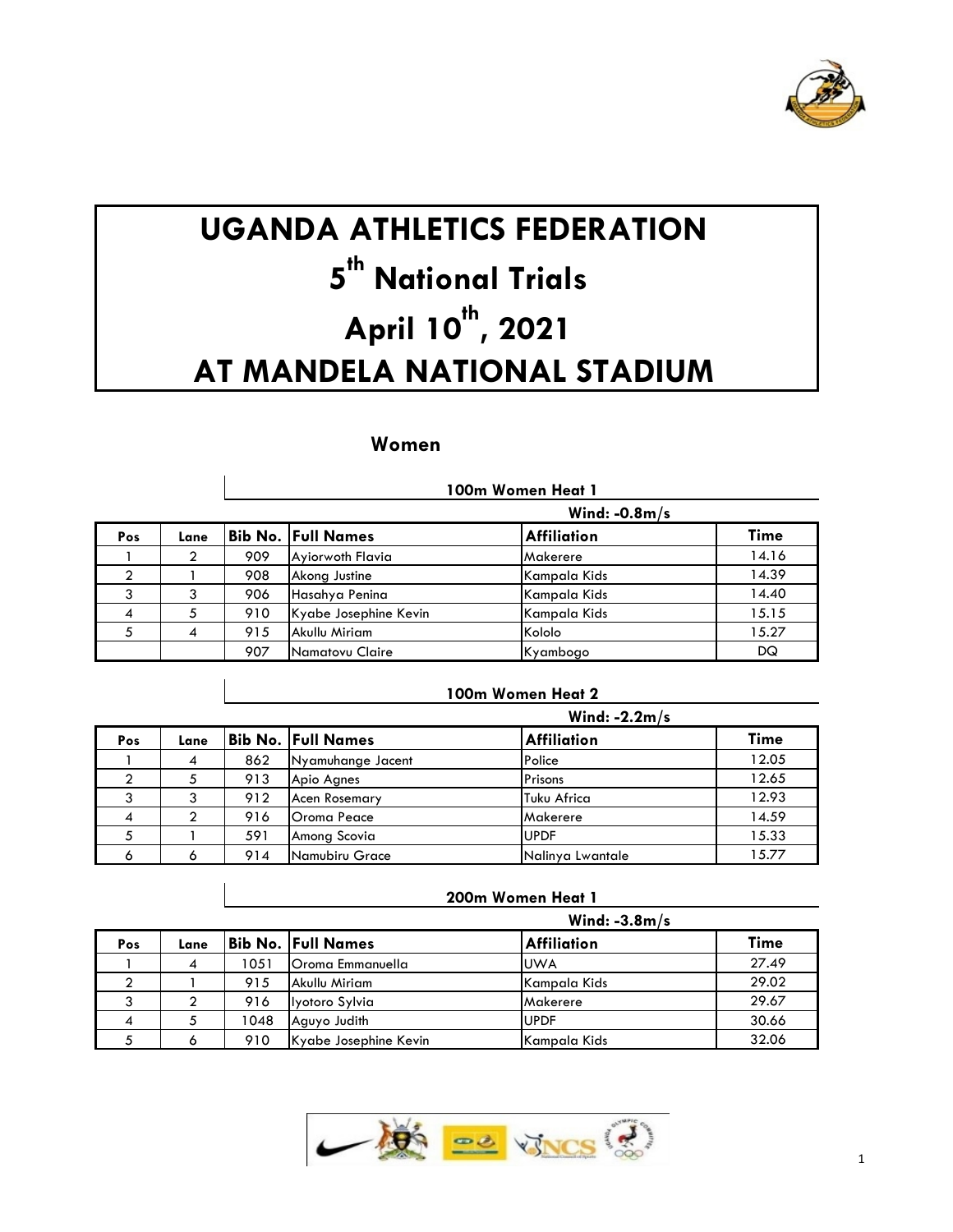

**200m Women Heat 2**

|     |      |      |                           | Wind: $-2.5m/s$    |             |
|-----|------|------|---------------------------|--------------------|-------------|
| Pos | Lane |      | <b>Bib No. Full Names</b> | <b>Affiliation</b> | <b>Time</b> |
|     |      | 1049 | Katusabe Jacinta          | Sprinters          | 26.6        |
|     |      | 858  | Oroma Peace               | Makerere           | 27.5        |
|     |      | 909  | Ayiorwoth Flavia          | Makerere           | 29.1        |
|     |      | 906  | Itasahya Penina           | Kampala Kids       | 29.5        |
|     |      | 911  | Among Scovia              | <b>UPDF</b>        | 29.5        |

#### **200m Women Heat 3**

|     |      |      |                           | Wind: $-m/s$ |      |
|-----|------|------|---------------------------|--------------|------|
| Pos | Lane |      | <b>Bib No. Full Names</b> | Affiliation  | Time |
|     |      | 913  | Apio Agnes                | Prisons      | 24.6 |
|     |      | 863  | Nabirye Nasiba            | <b>UWA</b>   | 25.0 |
|     |      | 912  | <b>Acen Rosemary</b>      | Tuku Africa  | 25.3 |
|     |      | 961  | Akidi Betty Bigombe       | Gombe        | 25.6 |
|     |      | 1050 | <b>Cheka Christine</b>    | Sprinters    | 26.4 |
|     |      | 857  | <b>Draru Rose</b>         | Makerere     | 27.8 |

# **400m Women Heat 1**

| Pos | Lane |     | <b>Bib No. Full Names</b> | <b>Affiliation</b> | Time     |
|-----|------|-----|---------------------------|--------------------|----------|
|     |      | 858 | <b>Oroma Peace</b>        | Makerere           | 1:01.16  |
|     |      | 856 | Nafamba Florence          | Kampala Kids       | 1:01.85  |
|     |      | 857 | <b>IDraru Rose</b>        | Makerere           | 1:03.65  |
|     |      | 859 | Achen Dorine              | INalinya Lwantale  | 05.57؛ ا |

#### **400m Women Heat 2**

| Pos | Lane |     | Bib No.  Full Names | <b>Affiliation</b> | Time    |
|-----|------|-----|---------------------|--------------------|---------|
|     | 3    | 862 | Nyamuhange Jacent   | Police             | 55.18   |
|     | 4    | 863 | Nabirye Nasiba      | <b>UWA</b>         | 55.66   |
|     |      | 864 | Nanziri Emily       | Police             | 55.78   |
| 4   |      | 861 | Akidi Betty Bigombe | Gombe              | 57.66   |
|     | o    | 866 | Perina Claudia John | Kla Univ           | 1:01.36 |
| O   |      | 865 | Atoo Sidonia        | <b>UCU</b>         | 1:01.80 |

#### **800m Women**

| Pos |     | <b>Bib No. Full Names</b> | <b>Affiliation</b> | Time    |
|-----|-----|---------------------------|--------------------|---------|
|     | 945 | Aneno Agnes               | <b>BUL</b>         | 2:23.09 |
|     | 947 | Ndiwa Chesang             | <b>UWA</b>         | 2:38.09 |
| ົ   | 943 | Apolot Sylvia             | Kampala Kids       | 2:49.84 |
|     | 946 | <b>Oroma Agnes</b>        | Kampala Kids       | 2:58.75 |
|     | 944 | Amuain Susan              | Nalinya Lwantale   | DQ      |

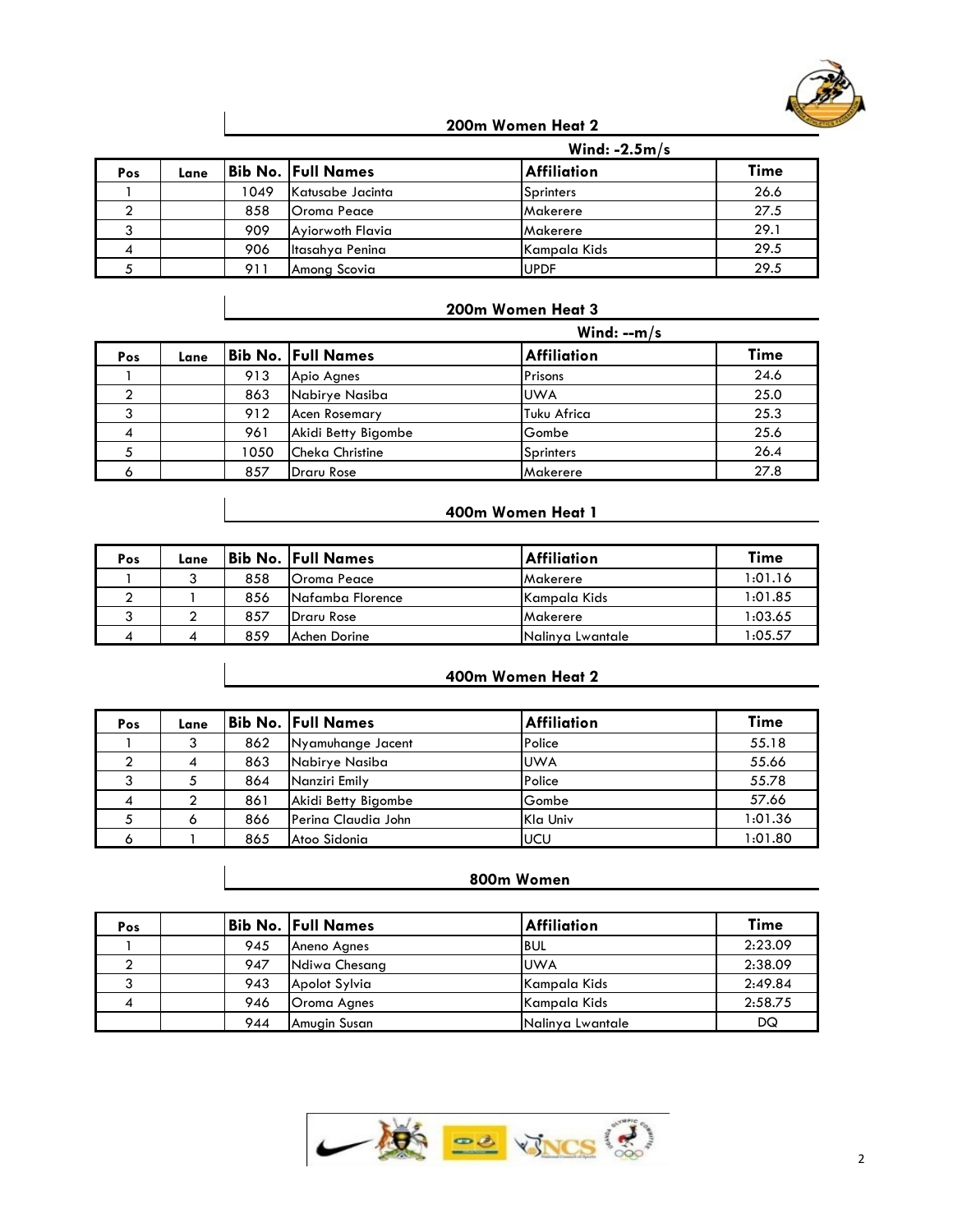

# **1500m Women**

| <b>Pos</b> |     | <b>Bib No. Full Names</b> | <b>Affiliation</b> | Time    |
|------------|-----|---------------------------|--------------------|---------|
|            | 982 | Chesang Prisca Chemweno   | <b>UWA</b>         | 4:14.50 |
|            | 983 | Boinett Winnie Jemutai    | <b>UPDF</b>        | 4:24.56 |
| 3          | 987 | Chemutai Belinda          | Prisons            | 4:25.17 |
| 4          | 988 | Chemutai Febia            | Police             | 4:45.65 |
| 5          | 986 | Chepkwemoi Vanjalin       | Standard           | 5:02.40 |
| 6          | 989 | Cherotich Aisha           | Mulago             | 5:23.14 |
|            | 985 | Kajumba Margaret          | Nalinya Lwantale   | 5:44.99 |
| 8          | 990 | lTalikaza Zubeda          | Police             | 6:21.05 |
| C          | 984 | Atuhairwe Justine         | Airforce           | 6:46.66 |

# **5000m Women**

| Pos            |     | <b>Bib No. Full Names</b>  | <b>Affiliation</b> | <b>Time</b> |
|----------------|-----|----------------------------|--------------------|-------------|
|                | 981 | <b>Chelangat Mercyline</b> | Police             | 15:36.17    |
| $\overline{2}$ | 973 | Chemutai Doreen            | Prisons            | 15:52.23    |
| 3              | 971 | Cherop Rispa               | Prisons            | 15:54.88    |
| 4              | 969 | <b>Chelangat Annet</b>     | Arua               | 16:14.46    |
| 5              | 978 | <b>Chebet Scarlett</b>     | Police             | 16:33.30    |
| 6              | 970 | Chekwemoi Teddy            | <b>KCCA</b>        | 16:35.52    |
| 7              | 980 | <b>Ajok Dorcus</b>         | Prisons            | 16:36.42    |
| 8              | 974 | Chelangat Leah             | <b>KCCA</b>        | 16:42.72    |
| 9              | 972 | Chebet Risper              | Prisons            | 17:18.42    |
| 10             | 979 | Akiror Sarah               | Prisons            | 17:28.43    |
|                | 977 | Nakityo Maria Gorretti     | Wakiso             | <b>DNF</b>  |

## **Long Jump Women**

| Pos |     | <b>Bib No. Full Names</b> | <b>Affiliation</b> | <b>Distance</b> |
|-----|-----|---------------------------|--------------------|-----------------|
|     | 992 | Lakot Scovia              | Prisons            | 5.47            |
|     | 993 | <b>Adonao Domidy</b>      | <b>Tuku Africa</b> | 5.33            |
|     | 991 | lAchan Evelyn             | Police             | 5.20            |

# **Shotput Women**

| Pos |     | <b>Bib No. Full Names</b> | <b>Affiliation</b> | <b>Distance</b> |
|-----|-----|---------------------------|--------------------|-----------------|
|     | 966 | IAcan Janneth             | Police             | 9.99            |
|     | 967 | Acayo Vivian              | Ndejje             | 8.94            |
|     | 968 | <b>Aciro Rosemary</b>     | Prisons            | 8.43            |

#### **Javelin Women**

| Pos | Bib No. | <b>Full Names</b> | <b>Affiliation</b> | <b>Distance</b> |
|-----|---------|-------------------|--------------------|-----------------|
|     | 975     | Lalam J. Jovce    | Police             | 47.65           |
|     | 976     | Illalo Monica     | <b>Makerere</b>    | 25.65           |

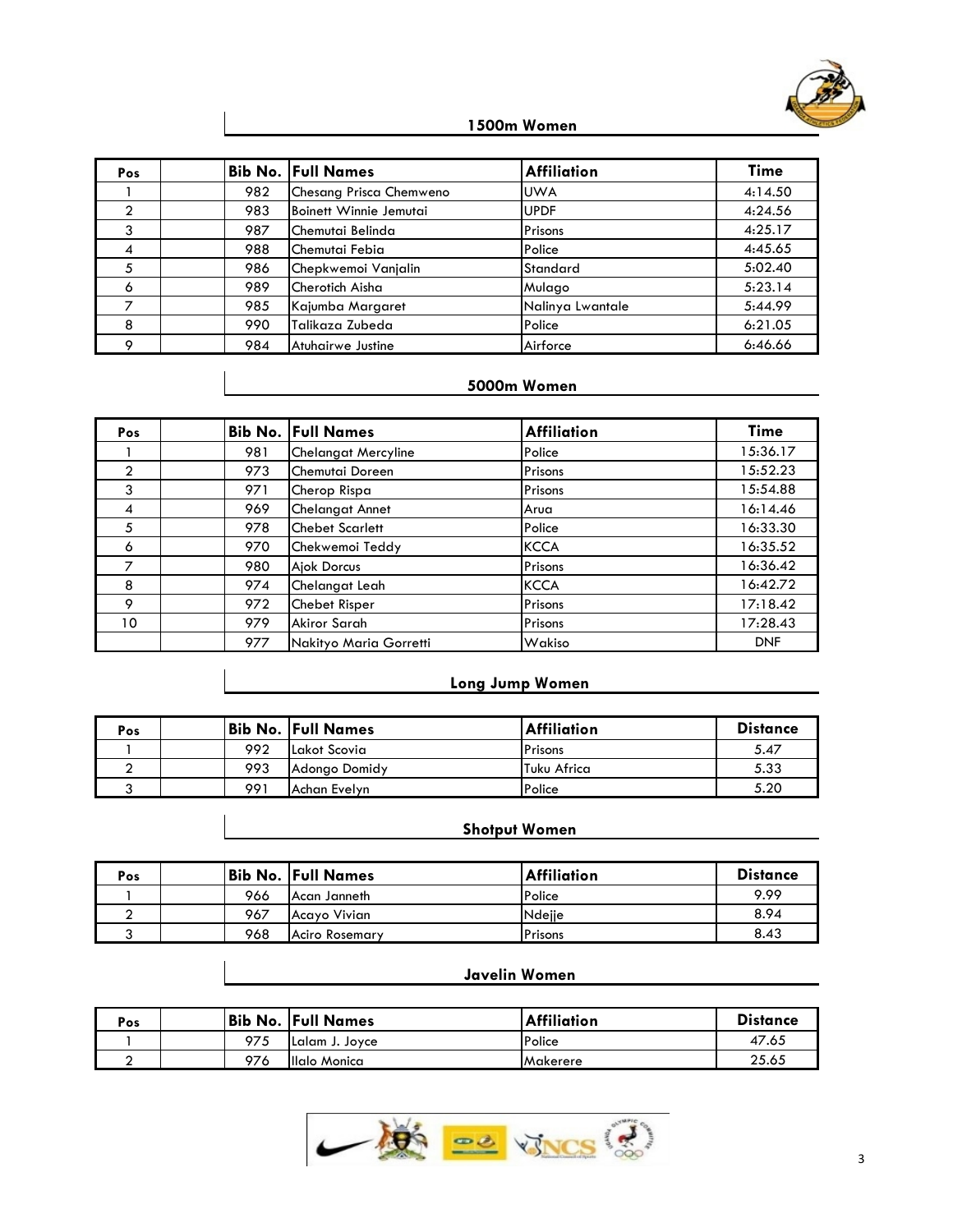

# **Men**

#### **100m Men Heat 1**

|     |      |     |                           | Wind: $-0.2m/s$    |       |
|-----|------|-----|---------------------------|--------------------|-------|
| Pos | Lane |     | <b>Bib No. Full Names</b> | <b>Affiliation</b> | Time  |
|     |      | 917 | Okello Ceasor             | Kampala Kids       | 11.90 |
|     |      | 918 | Mdrimana Ahmed Inzoudine  | <b>Tuku Africa</b> | 12.04 |
|     |      | 921 | Kitiibwa Harunah Nsubuga  | <b>UAFA</b>        | 12.22 |
|     |      | 919 | Owoo Darius               | Kampala Kids       | 13.02 |
|     | 4    | 920 | Mumbya Michael Andrea     | Wakiso             | 14.15 |

#### **100m Men Heat 2**

|     |      |     |                           | Wind: $-1.9m/s$    |       |
|-----|------|-----|---------------------------|--------------------|-------|
| Pos | Lane |     | <b>Bib No. Full Names</b> | <b>Affiliation</b> | Time  |
|     |      | 925 | Ocira John                | Ndejje             | 11.33 |
|     | O    | 927 | Nyeko Geoffrey            | Prisons            | 11.37 |
|     |      | 922 | <b>Ojirot James</b>       | Prisons            | 11.68 |
|     |      | 926 | <b>Oketayot Francis</b>   | Police             | 12.15 |
|     |      | 923 | Nsiiro Edward Ikonde      | Wakiso             | 13.01 |
|     |      | 924 | Niwagaba Solomon          | <b>Makerere</b>    | 13.22 |

### **100m Men Heat 3**

|     |      |     |                            | Wind: $-2.3m/s$    |       |
|-----|------|-----|----------------------------|--------------------|-------|
| Pos | Lane |     | Bib No.  Full Names        | <b>Affiliation</b> | Time  |
|     |      | 931 | <b>Ongom Richard David</b> | <b>TBAC</b>        | 11.56 |
|     |      | 929 | Onyango Isaac              | <b>UPDF</b>        | 11.60 |
|     |      | 930 | Kakaire Sam                | Airforce           | 11.92 |
| 4   |      | 928 | Malimas Sajars Wepuholu    | Makerere           | 12.07 |

## **100m Men Heat 4**

|     |      |     |                           | Wind: $0.6m/s$     |       |
|-----|------|-----|---------------------------|--------------------|-------|
| Pos | Lane |     | <b>Bib No. Full Names</b> | <b>Affiliation</b> | Time  |
|     | 5    | 936 | Nkutu Ibrahim             | Buikwe             | 11.89 |
|     |      | 933 | Ekwaro Aaron              | Kampala Kids       | 12.16 |
|     | 4    | 935 | <b>Epau Phillip</b>       | Jinja              | 12.29 |
| 4   |      | 932 | Opwonya Resty             | Kyambogo           | 12.30 |
|     |      | 934 | <b>Ogal Amos</b>          | Kampala Kids       | 12.66 |
|     |      | 937 | Kayiza Henry              | Makerere           | 12.74 |

#### **100m Men Heat 5**

|     |      |     |                           |                    | Wind: $-1.3m/s$ |  |  |
|-----|------|-----|---------------------------|--------------------|-----------------|--|--|
| Pos | Lane |     | <b>Bib No. Full Names</b> | <b>Affiliation</b> | <b>Time</b>     |  |  |
|     |      | 939 | <b>Obuto Solomon</b>      | Police             | 11.01           |  |  |
|     |      | 940 | Isabirye Musa             | Prisons            | 11.11           |  |  |
|     |      | 938 | Lumutho Rajab Ibrahim     | <b>UWA</b>         | 11.14           |  |  |
|     |      | 942 | Naobi Allan               | Makerere           | 11.48           |  |  |

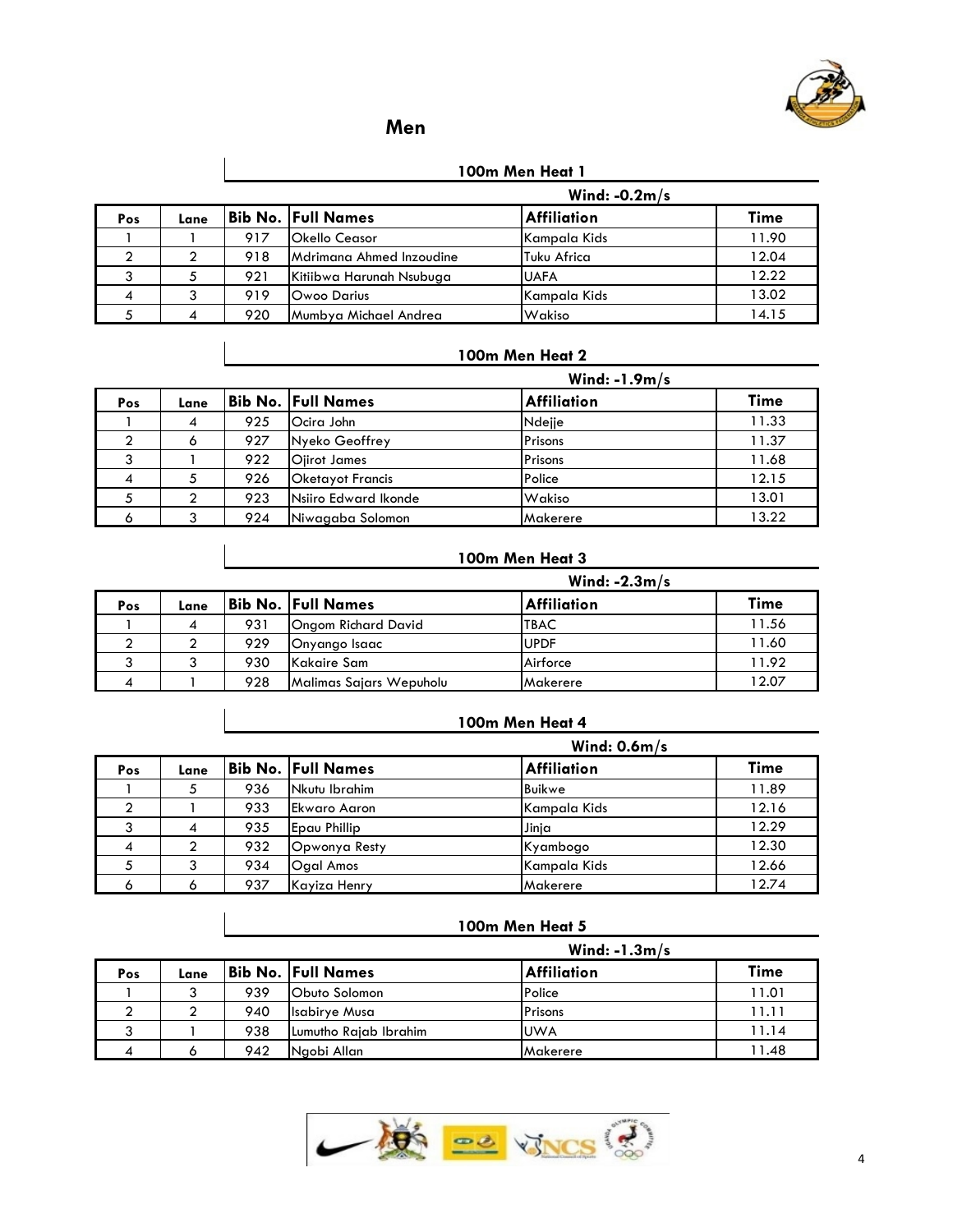

#### **200m Men Heat 1**

| Pos | Lane |      | <b>Bib No. Full Names</b> | <b>Affiliation</b> | Time |
|-----|------|------|---------------------------|--------------------|------|
|     |      | 928  | Malimbas Sajars Wepukhulu | Makerere           | 23.7 |
|     |      | 935  | Epau Phillip              | Hared Jinja        | 24.4 |
|     |      | 1052 | <b>Okello Ceasor</b>      | Kampala Kids       | 24.7 |
|     |      | 867  | Aine Mbabazi Gerald       | Makerere           | 25.1 |
|     |      | 1053 | <b>Ogal Amos</b>          | Kampala Kids       | 25.6 |
|     |      | 1056 | Odong Simon               | <b>UPDF</b>        | 26.9 |

# **200m Men Heat 2**

| Pos | Lane |     | <b>Bib No. Full Names</b> | <b>Affiliation</b> | <b>Time</b> |
|-----|------|-----|---------------------------|--------------------|-------------|
|     |      | 931 | Ongom Richard David       | <b>TBAC</b>        | 22.6        |
|     |      | 922 | Oiirot James              | Prisons            | 23.7        |
|     |      | 932 | Opwonya Resty             | Kyambogo           | 24.9        |
|     |      | 868 | ISsesanga Hakim           | <b>Makerere</b>    | 26.7        |

#### **200m Men Heat 3**

| Pos | Lane |      | <b>Bib No. Full Names</b> | <b>Affiliation</b> | Time |
|-----|------|------|---------------------------|--------------------|------|
|     |      | 939  | Obuto Solomon             | Police             | 21.4 |
|     |      | 874  | Deng Thiel Thiel          | South Sudan        | 21.5 |
|     |      | 872  | Jagalo Joshua             | Police             | 21.7 |
| 4   |      | 925  | Ocira John                | Ndejje             | 22.0 |
|     |      | 942  | Ngobi Allan               | Makerere           | 22.3 |
|     |      | 1055 | <b>Roelf Munting</b>      | Entebbe            | 22.8 |

#### **400m Men Heat 1**

| Pos | Lane |     | Bib No. Full Names   | <b>Affiliation</b> | Time   |
|-----|------|-----|----------------------|--------------------|--------|
|     |      | 870 | Eragu Joseph         | <b>UPDF</b>        | 48.38  |
|     |      | 869 | Deng Kuol Deng Peter | <b>IMakerere</b>   | 51.63  |
|     |      | 867 | Aine Mbabazi Gerald  | <b>Makerere</b>    | 57.30  |
|     |      | 867 | Ssesanga Hakim       | <b>IMakerere</b>   | 00.71: |

#### **400m Men Heat 2**

| Pos | Lane |     | <b>Bib No. Full Names</b> | <b>Affiliation</b> | Time  |
|-----|------|-----|---------------------------|--------------------|-------|
|     |      | 875 | Chan-wengo Godfrey        | Prisons            | 47.97 |
|     |      | 873 | <b>Opio Denis</b>         | <b>UWA</b>         | 48.35 |
| ົ   |      | 871 | Oroma Williamson          | Police             | 49.79 |
|     |      | 872 | Jagalo Joshua             | Police             | 50.83 |
|     |      | 874 | Deng Thiel Thiel          | South Sudan        | DQ    |

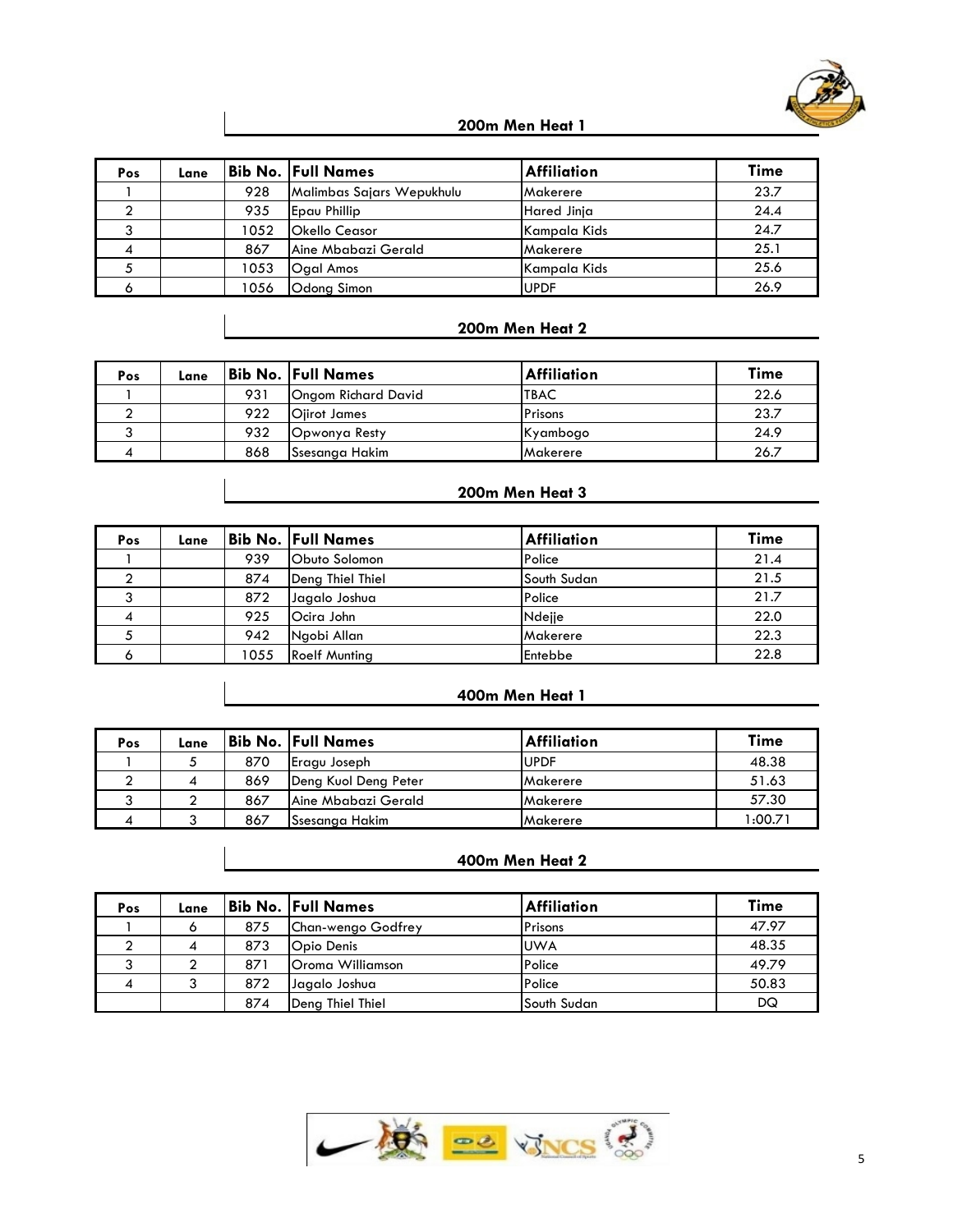

#### **800m Men Heat 1**

| Pos |      | Bib No.  Full Names | <b>Affiliation</b> | Time    |
|-----|------|---------------------|--------------------|---------|
|     | 958  | lFadhil Jaffar      | Kampala Kids       | 2:00.90 |
|     | 1008 | Wanume Yahaya       | Kololo             | 2:02.09 |
|     | 951  | Oketch Ivan         | Kampala Kids       | 2:02.38 |
| 4   | 957  | Tenywa Edreen       | Nampunge           | 2:03.43 |
|     | 949  | Sserwadda Sam       | <b>UAFA</b>        | 2:05.39 |
|     | 948  | Mukiibi Paul        | <b>UAFA</b>        | 2:30.63 |

# **800m Men Heat 2**

| Pos |      | Bib No.  Full Names   | <b>Affiliation</b> | <b>Time</b> |
|-----|------|-----------------------|--------------------|-------------|
|     | 955  | Turihohabwe Fortunate | Kikooko            | 2.02.72     |
|     | 952  | Kinyoni Emmanuel      | Kampala Kids       | 2:07.49     |
|     | 1006 | Uyikuru Alfred        | <b>UAFA</b>        | 2:11.09     |
|     | 953  | Niyonzima Augustine   | Standard           | 2:15.45     |
|     | 954  | Vubby Moses Bagaga    | <b>UCU</b>         | 2:26.34     |

# **800m Men Heat 3**

| Pos |      | Bib No.  Full Names       | <b>Affiliation</b> | <b>Time</b> |
|-----|------|---------------------------|--------------------|-------------|
|     | 1000 | <b>Okello Simon Peter</b> | Tuku Africa        | 1:55.93     |
|     | 959  | lEtabu Simon Peter        | Prisons            | 1:57.25     |
| ົ   | 960  | Makori Patrick            | <b>UPDF</b>        | 1:57.70     |
|     | 1007 | Bemba Ibrahim             | Makerere           | 2:10.30     |
|     | 961  | Chepkwurui Iddi           | Airforce           | 2:35.68     |
| Ô   | 962  | Byabagambi Khalid         | Mbarara            | 2:56.51     |

#### **800m Men Heat 4**

| Pos |      | Bib No.  Full Names  | <b>Affiliation</b> | Time    |
|-----|------|----------------------|--------------------|---------|
|     | 1005 | <b>Otim Emmanuel</b> | <b>Makerere</b>    | 1:52.68 |
|     | 1003 | Guot Thon Abraham    | <b>Kla Univ</b>    | 1:54.96 |
|     | 1001 | Kivumbi Emmanuel     | Makerere           | 1:56.14 |
|     | 1002 | <b>Omoding James</b> | Prisons            | 2:02.40 |
|     | 956  | Limo Fred            | <b>UPDF</b>        | 2:03.29 |

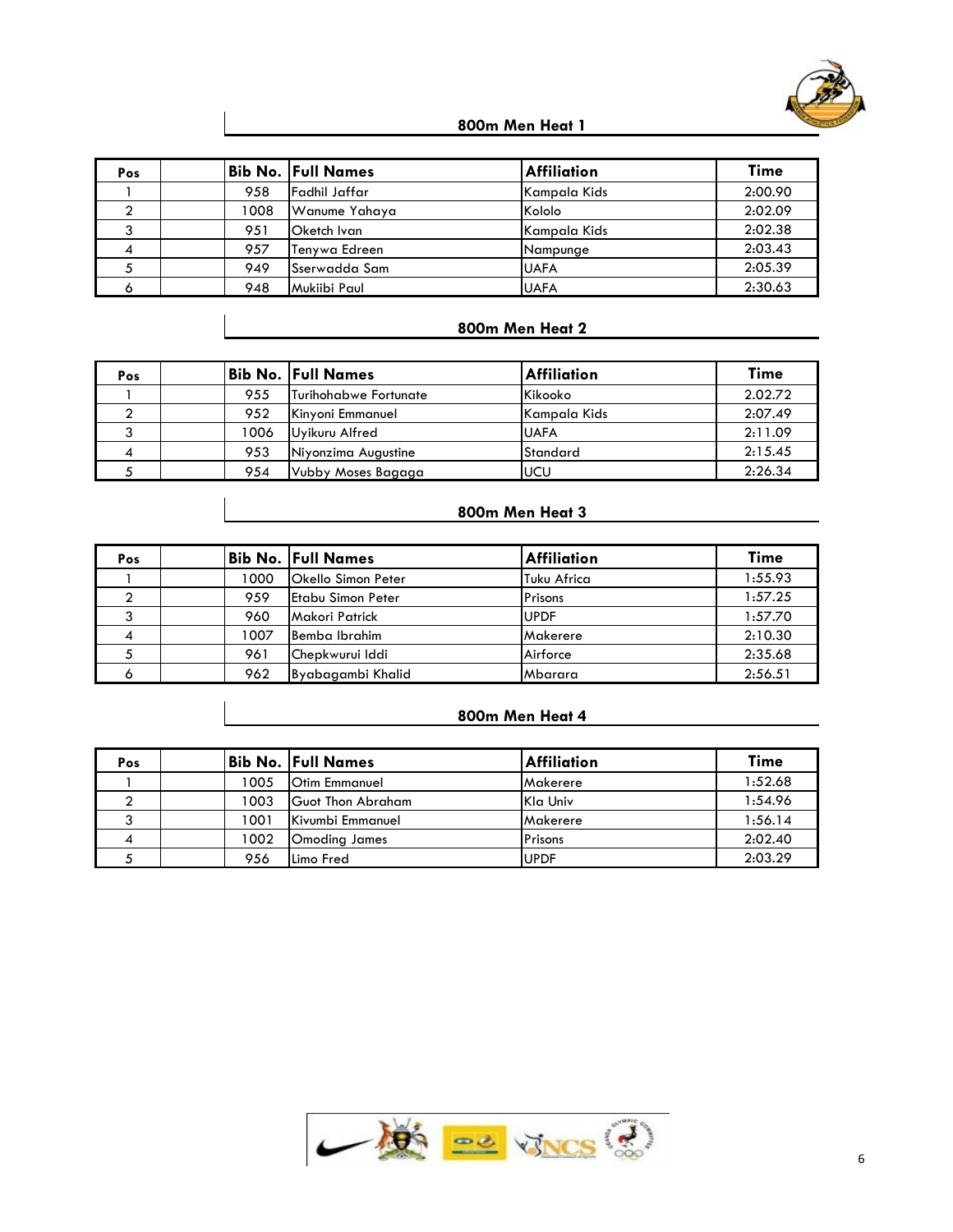

**1500m Men - Heat 1**

| Pos            |     | <b>Bib No. Full Names</b>    | <b>Affiliation</b>       | Time    |
|----------------|-----|------------------------------|--------------------------|---------|
|                | 877 | <b>Kipsisey David</b>        | <b>UPDF</b>              | 3:49.97 |
| $\overline{2}$ | 884 | Rubangakene Ronald           | Gulu city                | 3:57.71 |
| 3              | 885 | <b>Maalim Mohamed Jamale</b> | Alpha                    | 4:00.17 |
| 4              | 880 | Agotre Primo                 | Airforce                 | 4:05.75 |
| 5              | 882 | Comboni Daniel               | Nampunge                 | 4:06.46 |
| 6              | 888 | Kwemoi Isaac                 | Police                   | 4:10.25 |
| $\overline{7}$ | 887 | Twijuke Innocent             | <b>Mbarara Municipal</b> | 4:11.47 |
| 8              | 889 | Kankiriho Joseph             | Kikooko                  | 4:11.84 |
| 9              | 883 | Maubanya Shafik Seth         | Kyambogo                 | 4:12.11 |
| 10             | 878 | Okello Frank                 | <b>UCU</b>               | 4:14.59 |
| 11             | 890 | Mbabazi Christopher          | <b>UCU</b>               | 4:30.92 |
| 12             | 876 | Mperiza Kenneth              | Kiruhura                 | 4:31.86 |
| 13             | 879 | Dingle Evan                  | <b>Central Park</b>      | 4:36.13 |
| 14             | 881 | <b>Buguma Michael</b>        | Airforce                 | 4:54.56 |
| 15             | 886 | Tumugonje William            | Makerere                 | 5:00.83 |

# **1500m Men - Heat 2**

| <b>Pos</b>     |     | <b>Bib No. Full Names</b> | <b>Affiliation</b> | <b>Time</b> |
|----------------|-----|---------------------------|--------------------|-------------|
|                | 905 | <b>Biwott Hillary</b>     | Kenya              | 3:42.25     |
| $\overline{2}$ | 902 | Kibui Peter               | Kenya              | 3:43.16     |
| 3              | 895 | Mayanja Abu Salim         | <b>UWA</b>         | 3:43.50     |
| 4              | 896 | Wabutwa Farid             | <b>UWA</b>         | 3:44.38     |
| 5              | 898 | Kiprop Daniel             | Prisons            | 3:45.61     |
| 6              | 894 | Koon Wol Yach Majok       | South Sudan        | 3:47.00     |
| 7              | 897 | Kiplangat Joel            | Police             | 3:48.49     |
| 8              | 892 | <b>Boch Silas</b>         | <b>UWA</b>         | 3:51.38     |
| 9              | 899 | Apenyo Bekele             | Ndejje             | 3:51.50     |
| 10             | 891 | Akoon Abiech Wol          | Kla Univ           | 3:52.16     |
| 11             | 900 | Akwech Peter              | Prisons            | 3:52.49     |
| 12             | 904 | <b>Chemonges Mande</b>    | Arua               | 4:03.83     |
| 13             | 893 | <b>Emong David</b>        | Prisons            | 4:03.84     |
| 14             | 901 | Chelimo Calvin            | <b>UWA</b>         | 4:04.49     |
| 15             | 903 | Amandu Richard            | <b>UPDF</b>        | 4:04.83     |

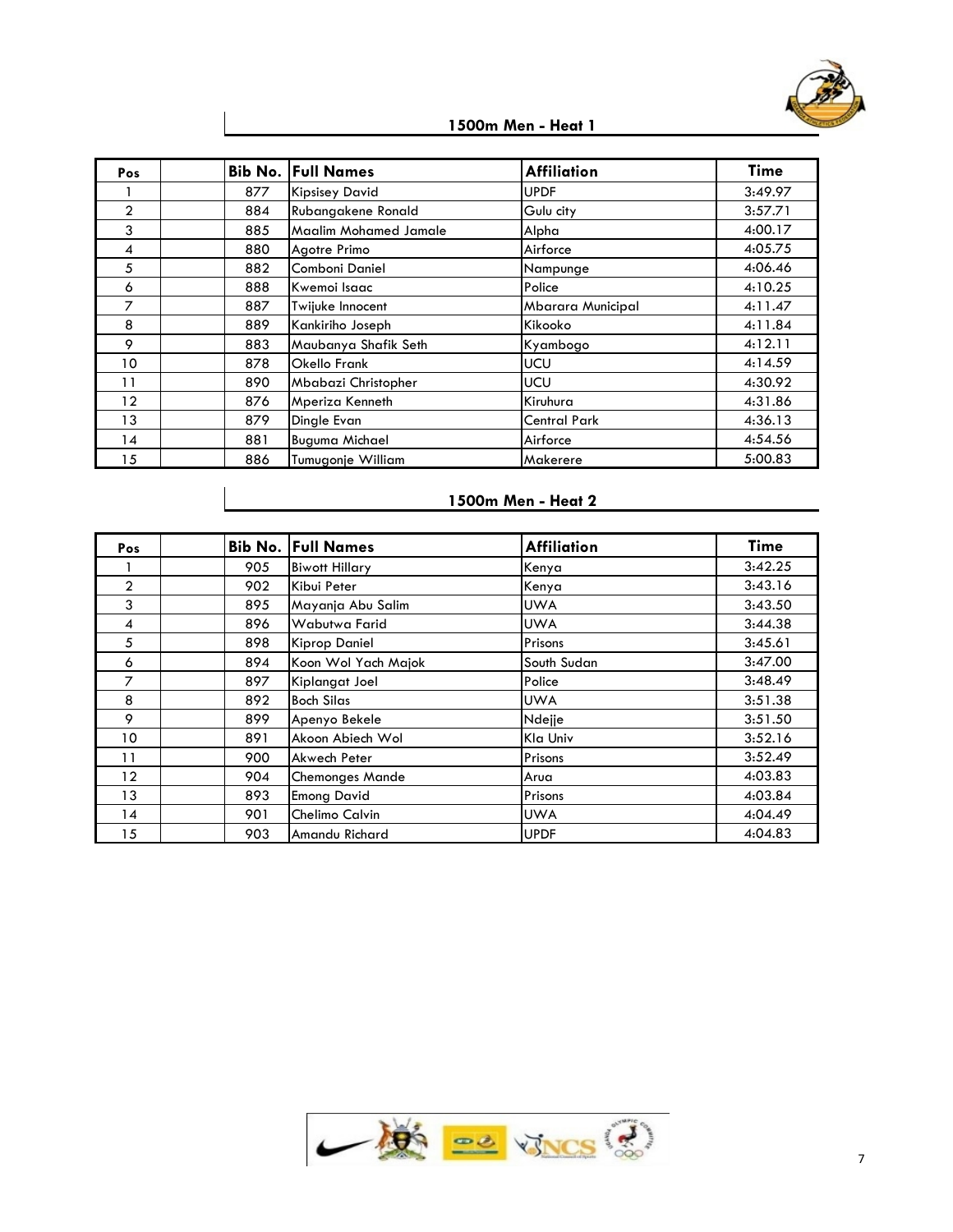

**5000m Men Finals**

| Pos                      | Bib No. | <b>Full Names</b>           | <b>Affiliation</b> | <b>Time</b> |
|--------------------------|---------|-----------------------------|--------------------|-------------|
| $\mathbf{1}$             | 1028    | Kiprotich Levi              | Alpha              | 13:53.31    |
| $\overline{a}$           | 1046    | Chebures Ali                | <b>UWA</b>         | 13:53.34    |
| 3                        | 1015    | Chemutai Leonard            | <b>KCCA</b>        | 14:02.26    |
| $\overline{\mathcal{A}}$ | 1013    | <b>Kibet Rodgers</b>        | <b>KCCA</b>        | 14:03.12    |
| 5                        | 1029    | <b>Cherotich Denis</b>      | <b>UPDF</b>        | 14:14.34    |
| 6                        | 1040    | Cherop Alex                 | Police             | 14:14.50    |
| $\overline{7}$           | 1047    | Kiprotich Martin            | Police             | 14:15.25    |
| 8                        | 1044    | <b>Boshi Silas</b>          | Police             | 14:20.23    |
| 9                        | 1014    | Kibet Oscar                 | <b>KCCA</b>        | 14:20.92    |
| 10                       | 1011    | <b>Kiplangat Denis</b>      | <b>KCCA</b>        | 14:22.79    |
| 11                       | 1026    | Ajan Jacob Chol             | Kla Univ           | 14:38.15    |
| 12                       | 1033    | Ategeka Brian Adams         | Kikooko            | 14:38.62    |
| 13                       | 1019    | Kosgei Philemon Issa        | Prisons            | 15:01.99    |
| 14                       | 1038    | Opio Gusberito              | Mbarara            | 15:09.38    |
| 15                       | 1025    | Jamonu Edmond               | Prisons            | 15:12.26    |
| 16                       | 1023    | Niwagaba Louis              | Kikooko            | 15:16.20    |
| 17                       | 1012    | Cherukut Milton             | <b>KCCA</b>        | 15:18.56    |
| 18                       | 1010    | Wangwe Brian William        | Makerere           | 15:20.02    |
| 19                       | 1031    | Kulang Gonji Taban          | South Sudan        | 15:24.49    |
| 20                       | 1043    | <b>Muhamed Jumal Maalim</b> | Kenya              | 15:28.26    |
| 21                       | 1042    | Musani B. Francis           | <b>UPDF</b>        | 15:28.84    |
| 22                       | 1037    | Sukoria Martin              | Airforce           | 15:35.05    |
| 23                       | 1018    | Lubega Abdul Karim          | Kikooko            | 15:41.72    |
|                          | 1009    | Ayeko Simon Nawari          | <b>UPDF</b>        | <b>DNF</b>  |
|                          | 1016    | <b>Tembule Muzamil</b>      | Inzikuru           | <b>DNF</b>  |
|                          | 1017    | Haron Chemutai              | Bukwo              | <b>DNF</b>  |
|                          | 1020    | <b>Turinawe Ambrose</b>     | Kikooko            | <b>DNF</b>  |
|                          | 1022    | Katurebe Addison            | Kikooko            | <b>DNF</b>  |
|                          | 1021    | Lubega Robert               | Kikooko            | <b>DNF</b>  |
|                          | 1024    | Obura Richard               | Inzikuru           | <b>DNF</b>  |
|                          | 1030    | <b>Cheptoek Patrick</b>     | <b>UPDF</b>        | <b>DNF</b>  |
|                          | 1032    | Yusif Nyok Deng             | South Sudan        | <b>DNF</b>  |
|                          | 1036    | Ayuku Felix                 | Airforce           | <b>DNF</b>  |
|                          | 1039    | <b>Tusingwire Peter</b>     | Mbarara            | <b>DNF</b>  |
|                          | 1041    | Arindoboona Daniel          | Kikooko            | <b>DNF</b>  |
|                          | 1045    | <b>Cheptoyek Davis</b>      | Police             | <b>DNF</b>  |

## **Shotput Men**

| Pos |     | Bib No. Full Names  | <b>Affiliation</b> | <b>Distance</b> |
|-----|-----|---------------------|--------------------|-----------------|
|     | 998 | <b>Odong Martin</b> | Prisons            | 12.53           |
|     | 995 | Odokonyero Frank    | <b>UPDF</b>        | 11.90           |
|     | 994 | Odongkara Patrick   | Ndejje             | 11.61           |
|     | 997 | Ojara Jackson       | Ndejje             | 11.42           |
|     | 999 | <b>Oyet Richard</b> | Police             | 11.30           |
| റ   | 996 | <b>Okello Denis</b> | Ndejje             | 9.95            |